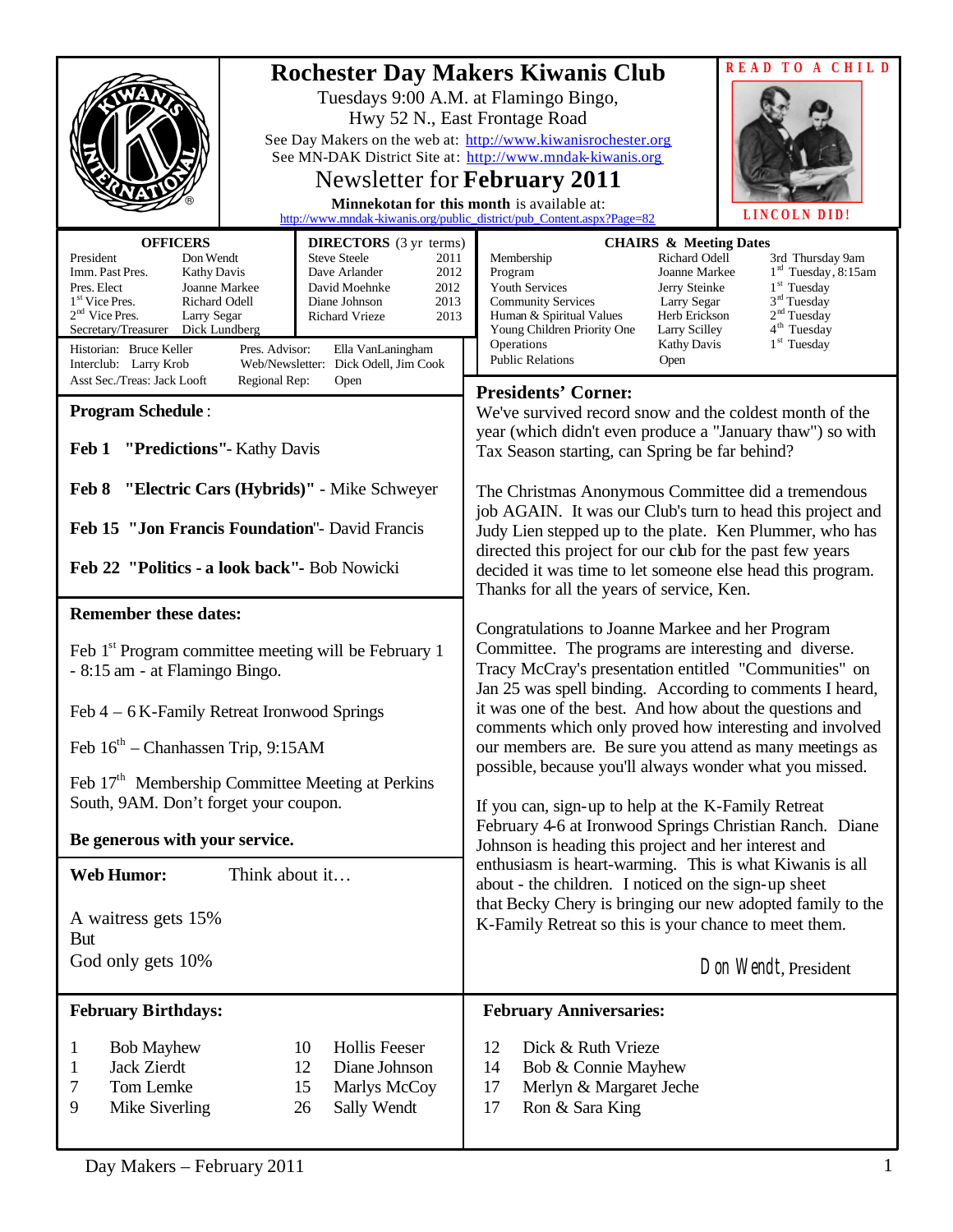## **Secretary/Treasurer's Report - Jan 2011**

| <b>Bank Balance 12/31/10:</b>  |    | \$15,561.12 |
|--------------------------------|----|-------------|
| <b>Administrative Account:</b> |    | \$14,094.51 |
| Service Account:               |    | \$1,170.00  |
| Hockey/YCPO:                   | S. | 81.94       |
| <b>Bike Repair:</b>            | S. | 89.67       |
| Key Club                       | Я  | 125.00      |

**Day Makers on leave:**Marv Anderson, Merlyn Jeche, Ron King, Sara King, Paul Lamoreux

**December Service Hour Statistics:** 1,105 hours by 56 members, 65% Participation.

# **January 11, 2011 Board Meeting Highlights:**

Bob Lahtinen explained the Downtown Kiwanis Club's Charitable Foundation that was set up years ago and is currently used for the annual Hockey Festival. We could explore using it for our club's purposes. Bob agreed to look further into the status of this foundation.

Karen Lee presented the findings of the group working to select a family for our Adopt a Family project. They have selected a family and asked for the board's approval to proceed.

The Board approved the recommended family be accepted as our adopted family for the next twelve months. Karen Lee will be the primary contact for the Adopted Family project.

Diane Johnson has received a \$1,000 Wal-Mart grant to be used for the K-Family retreat. These funds will be deposited in the K-Family fund, previously named the Key Club Fund.

Our club has been notified that volunteers are needed for a large ice skating event that is coming to Rochester. Dick Odell will follow-up on the particulars

Next column, Committee Reports  $\rightarrow$ 

# **Post-Bulletin Photo of the Week:**

Check out the landscape photo by fellow Day Maker Richard Odell at: <http://kiwanisrochester.org/RJOPhotoPB012911.jpg>

# **Kiwanis Mission Statement:**

**Kiwanis is a global organization of volunteers dedicated to changing the world one child and one community at a time.**

#### **Cutest Baby Contest Continues:**

This is Alexander Steinke, son of Sean and Julia Steinke and Grandson of Jerry and Susan Steinke. We call him Xander for short (the letter X is pronounced like a  $Z - it's$ one of those "new" names in today's world). In February of 2010 Sean and Julia traveled to Utah to adopt their new child. They arrived just in time for the birth of Xander. As you can see, he is a serious candidate for the Day Maker's "Cutest Baby."

Our family, including Edwin and the other serious candidate for Cutest Baby, were all here for Christmas. There is something special about having small children around when you are celebrating Christmas! They add a whole new perspective to the celebration of this special time. Zander is just 10 months old and already he is figuring things out like his paternal grandfather. I'm sure he will be an Engineer when he gets bigger!



Grandpa Jerry Steinke

**COMMITTEE REPORTS** (continued) **Membership-** The committee is active and having meetings.

**Operations**- The committee is looking for ideas for a large fundraiser to help fund our Service account. Ideas from club members are welcome.

**YCPO-** A letter was sent to the Hockey Festival Board requesting funds to finance Family Fun Night at Rochester Fest.

**Youth Services-** All programs are going strong. The K-Family retreat should replace the Key Club Spring Rally for attendee reimbursement purposes.

**Interclub-** Looking at scheduling an interclub in the near future. Richard Lundberg, Secretary/Treasurer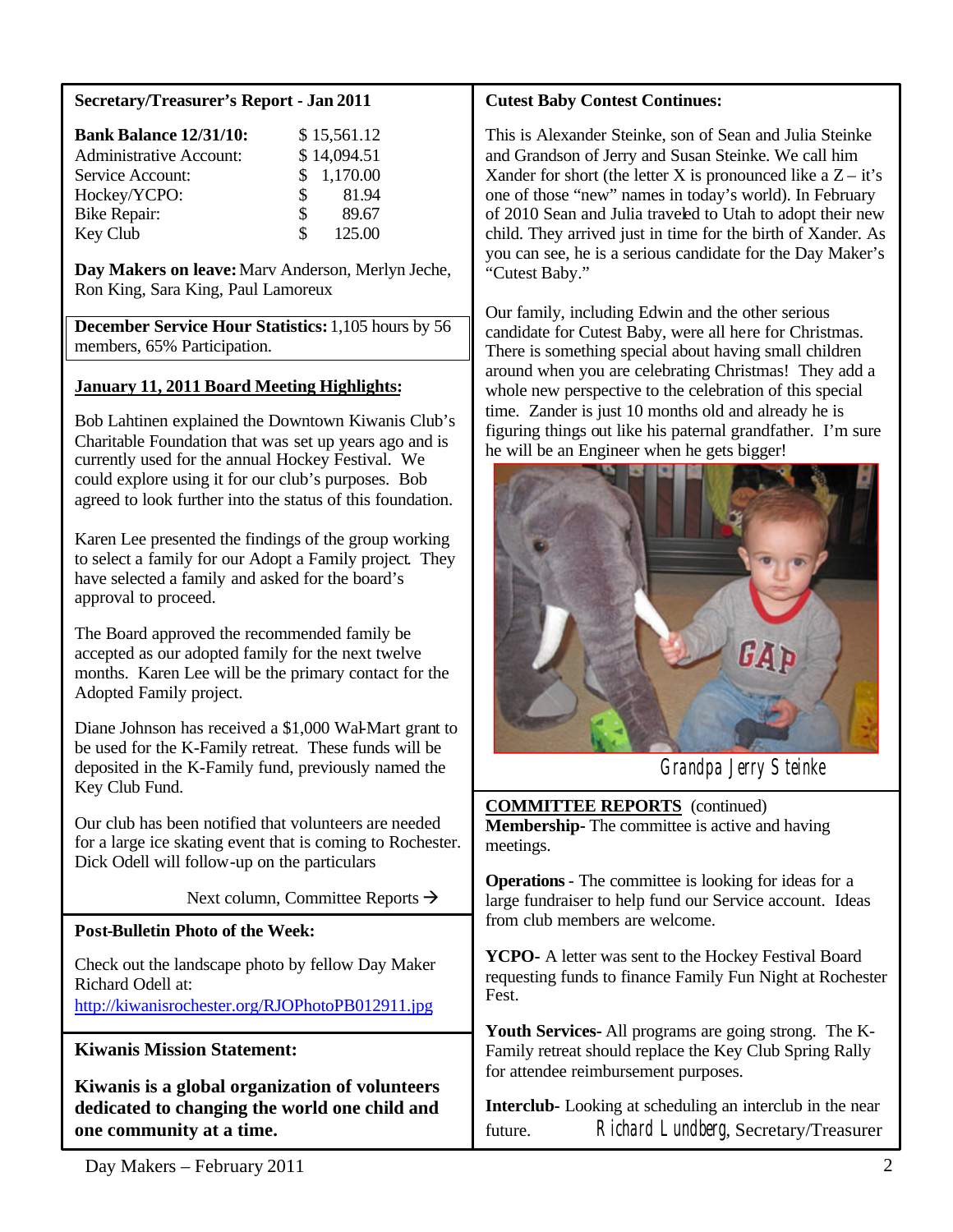## **Web Humor: Retiree Questions**

Question: How many days in a week? Answer: 6 Saturdays, 1 Sunday

Question: When is a retiree's bedtime? Answer: Three hours after he falls asleep on the couch.

Question: How many retirees to change a light bulb? Answer: Only one, but it might take all day.

Question: What's the biggest gripe of retirees? Answer: There is not enough time to get everything done.

Question: Why don't retirees mind being called Seniors? Answer: The term comes with a 10% discount.

Question: Among retirees what is considered formal attire? Answer: Tied shoes.

Question: Why do retirees count pennies? Answer: They are the only ones who have the time.

Question: Why are retirees so slow to clean out the basement, attic or garage? Answer: They know that as soon as they do, one of their adult kids will want to store stuff there.

Question: What is the best way to describe retirement? Answer: The never ending Coffee Break.

Question: What's the biggest advantage of going back to school as a retiree? Answer: If you cut classes, no one calls your parents.

Question: What do you do all week? Answer: Monday through Friday, NOTHING..... Saturday & Sunday, I rest.

# **CHANHASSEN TRIP:** February 16th

We will board the bus at 9:15AM with departure at 9:30 AM, loading at the Walmart North parking lot, approximately across from Culver's. We should be back around 5:30PM.

For those concerned, vegetarian and gluten free meals are available - ask your server.

You are responsible for desserts and cocktails if you order them, otherwise dinner, tax and tip are included with your ticket.

**Herb** 

## **Youth Services:**

The Youth Services Committee is all about kids, at both the elementary and high school level. Youth Services supports a number of different programs including…

*K-Kids* – A "student led" community service club for elementary-age students that teaches members the value of helping others through participation in community service projects and club activitie s. We sponsor K-Kids at *Riverside and Harriet Bishop Elementary* schools.

*Terrific Kids* – is a student recognition program that promotes character development, self-esteem and perseverance. Students work with their classroom teacher and establish goals to improve behavior. Kiwanis members attend the recognition event and hand out pencils, Terrific Kid refrigerator magnets and a 'I'm a Terrific Kid" decal. We sponsor Terrific Kid events at Riverside and Gibbs Elementary schools.

*Builders Club* – is a program for middle school kids that is designed to build leaders by expanding their world through service and teaches life skills such as running meetings and leading groups. We sponsor a Builders Club at Gage East Middle school.

*Key Club* – is a program for high school students. Key Clubbers attend spring and fall rallies/retreats with Key Club students from around the state as well as internationally. The Century High School Key Club, which we support, promotes leadership skills and community service and participates in many community service projects.

*Elementary Reading Programs* – many of our members participate in reading programs at Elton Hills, Pinewood and Jefferson Elementary schools

*Adopt-A-Family Program* – The Youth Services Committee annually selects from a number of candidates a Rochester family with a demonstrated need for help. The family receives periodic resource and emotional support from the Day Makers for a period of one year.

*Bicycle Repair Project* – Several Day Makers along with members of other local Kiwanis clubs repair bicycles during the summer for distribution to children during Christmas Anonymous. This group of dedicated Kiwanians refurbish nearly 200 bikes annually for Christmas Anonymous.

Jerry Steinke